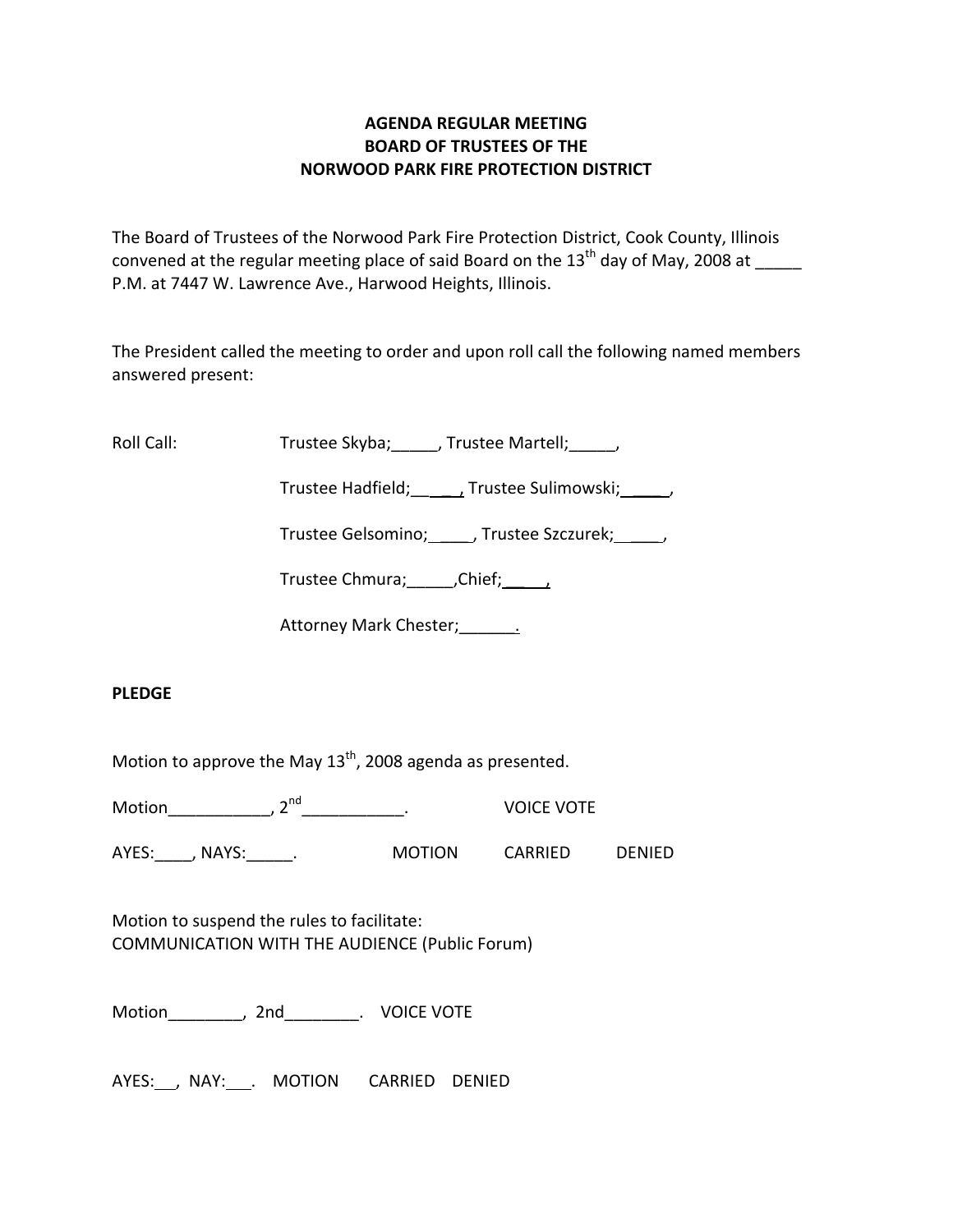Motion to approve payment of all current bills.

Motion\_\_\_\_\_\_\_\_\_, 2nd \_\_\_\_\_\_\_\_\_\_,

Roll Call: Trustee Skyba; \_\_\_, Trustee Martell; \_\_\_\_\_,

Trustee Hadfield;\_\_\_\_\_, Trustee Sulimowski;\_\_\_\_\_,

Trustee Gelsomino; \_\_\_\_\_, Trustee Szczurek; \_\_\_\_\_\_.

Trustee Chmura;\_\_\_\_\_\_.

Motion to approve the minutes of the Regular meeting held April  $8<sup>th</sup>$ , 2008.

Motion\_\_\_\_\_\_\_\_\_\_, 2nd \_\_\_\_\_\_\_\_\_,

Roll Call: Trustee Skyba; \_\_\_, Trustee Martell; \_\_\_,

Trustee Hadfield;\_\_\_\_\_, Trustee Sulimowski;\_\_\_\_\_,

Trustee Gelsomino; \_\_\_\_\_, Trustee Szczurek; \_\_\_\_,

Trustee Chmura;\_\_\_\_\_.

### **TREASURER'S REPORT:**

Motion to approve the Treasurer's report as presented from the Financial Statement for April 2008.

Motion\_\_\_\_\_\_\_\_\_, 2nd \_\_\_\_\_\_\_\_\_\_,

Roll Call: Trustee Skyba; J. Trustee Martell; J.

Trustee Hadfield; frustee Sulimowski; frustee Hadfield;

Trustee Gelsomino; \_\_\_\_, Trustee Szczurek; \_\_\_\_,

Trustee Chmura;\_\_\_\_\_.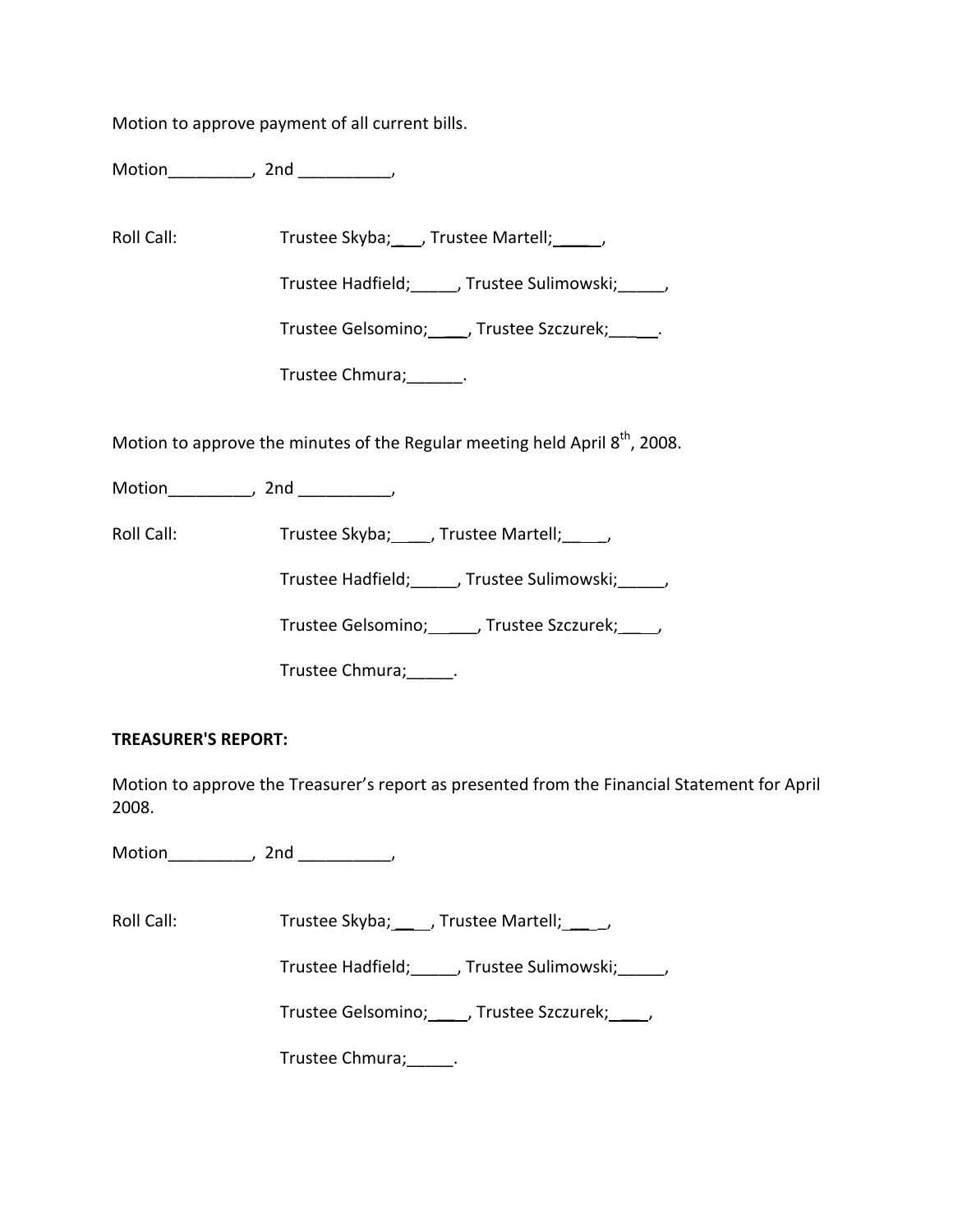### **Chief's Report:**

Motion to accept the Chief's Report for April 2008 as presented.

Motion\_\_\_\_\_\_\_\_, 2nd \_\_\_\_\_\_\_\_, VOICE VOTE

AYES; The AVES of ANAY AND ARRIED DENIED

**President's Report:**

#### **Correspondence:**

#### **Committee Reports:**

Finance Committee‐ Chairman Trustee Chmura

Building and Equipment Committee‐ Chairman Trustee Hadfield

Technology and PR Media Committee‐ Chairman Trustee Sulimowski

Policy Committee‐ Chairman Trustee Gelsomino

Pension Fund‐ Trustee Martell and Trustee Skyba

#### **Old Business:**

#### **New Business:**

Motion to approve the payout to Dennis H. Stefanowicz in the amount of \$6,879.55 and Raymond McGovern in the amount of \$20,522.33 for the purpose of cashing in their sick day bank that was used for medical insurance payments after they retired.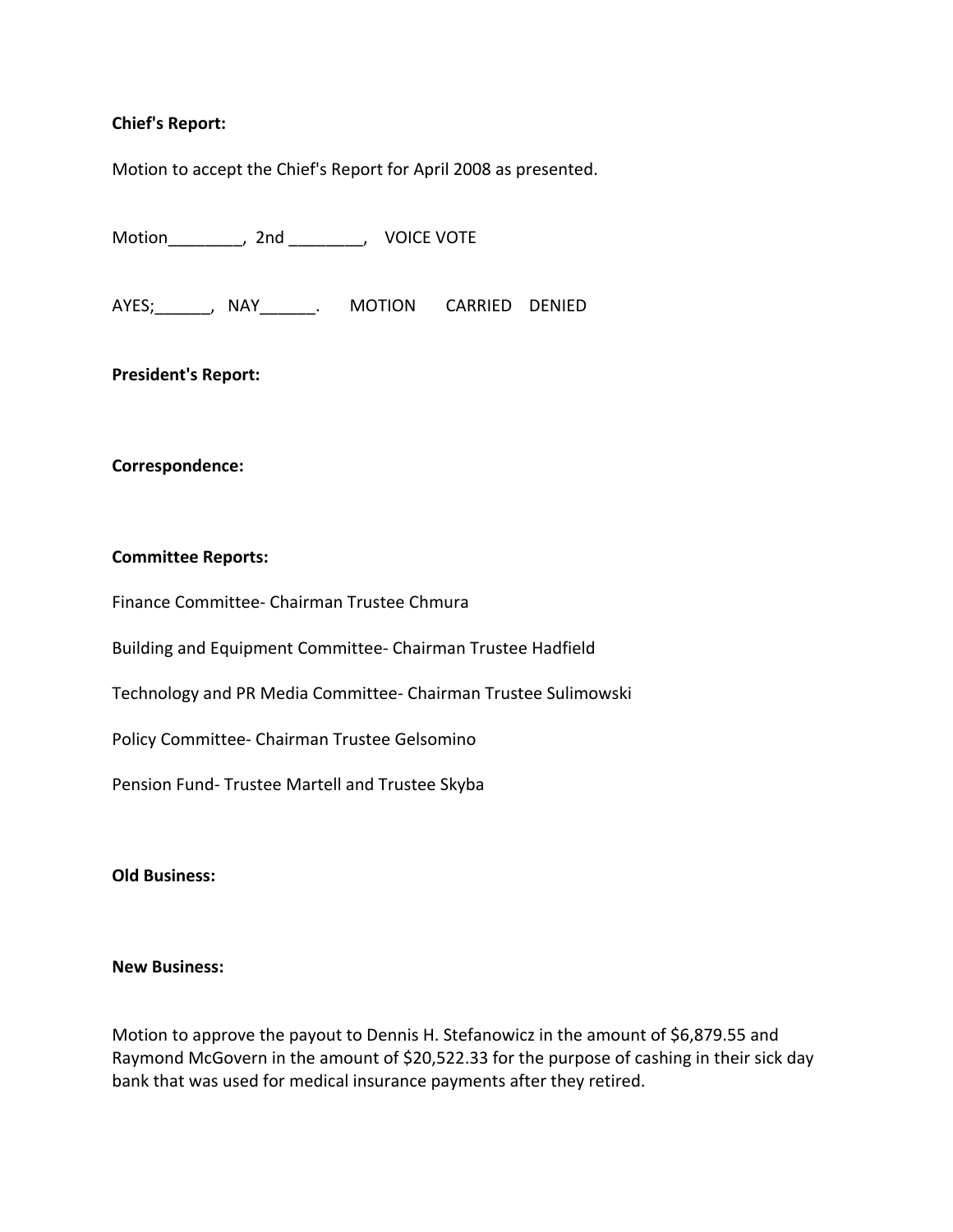Motion\_\_\_\_\_\_\_\_\_, 2nd \_\_\_\_\_\_\_\_\_\_,

Roll Call: Trustee Skyba; \_\_\_\_, Trustee Martell; \_\_\_\_,

Trustee Hadfield; Frustee Sulimowski; Frustee Hadfield;

Trustee Gelsomino; \_\_\_ , Trustee Szczurek; \_\_\_ ,

Trustee Chmura; \_\_\_\_\_\_.

Motion to purchase and install 2 Kenwood TK‐790 mobile radios from Radco Communications at a cost of \$1,700.00 for ambulances 112 and 105 to be paid for out of the surcharge reallocation program grant.

Motion\_\_\_\_\_\_\_\_\_, 2nd \_\_\_\_\_\_\_\_\_\_,

Roll Call: Trustee Skyba; \_\_\_\_, Trustee Martell; \_\_\_\_,

Trustee Hadfield;\_\_\_\_\_, Trustee Sulimowski;\_\_\_\_\_,

Trustee Gelsomino; \_\_\_\_\_, Trustee Szczurek; \_\_\_\_\_,

Trustee Chmura;\_\_\_\_\_.

Motion to approve the settlement of tax rate objections for the years 2001 and 2002.

Motion\_\_\_\_\_\_\_\_\_\_, 2nd \_\_\_\_\_\_\_\_\_\_,

Roll Call: Trustee Skyba; \_\_\_\_, Trustee Martell; \_\_\_\_,

Trustee Hadfield;\_\_\_\_\_, Trustee Sulimowski;\_\_\_\_\_,

Trustee Gelsomino; \_\_\_\_\_, Trustee Szczurek; \_\_\_\_,

Trustee Chmura;\_\_\_\_\_.